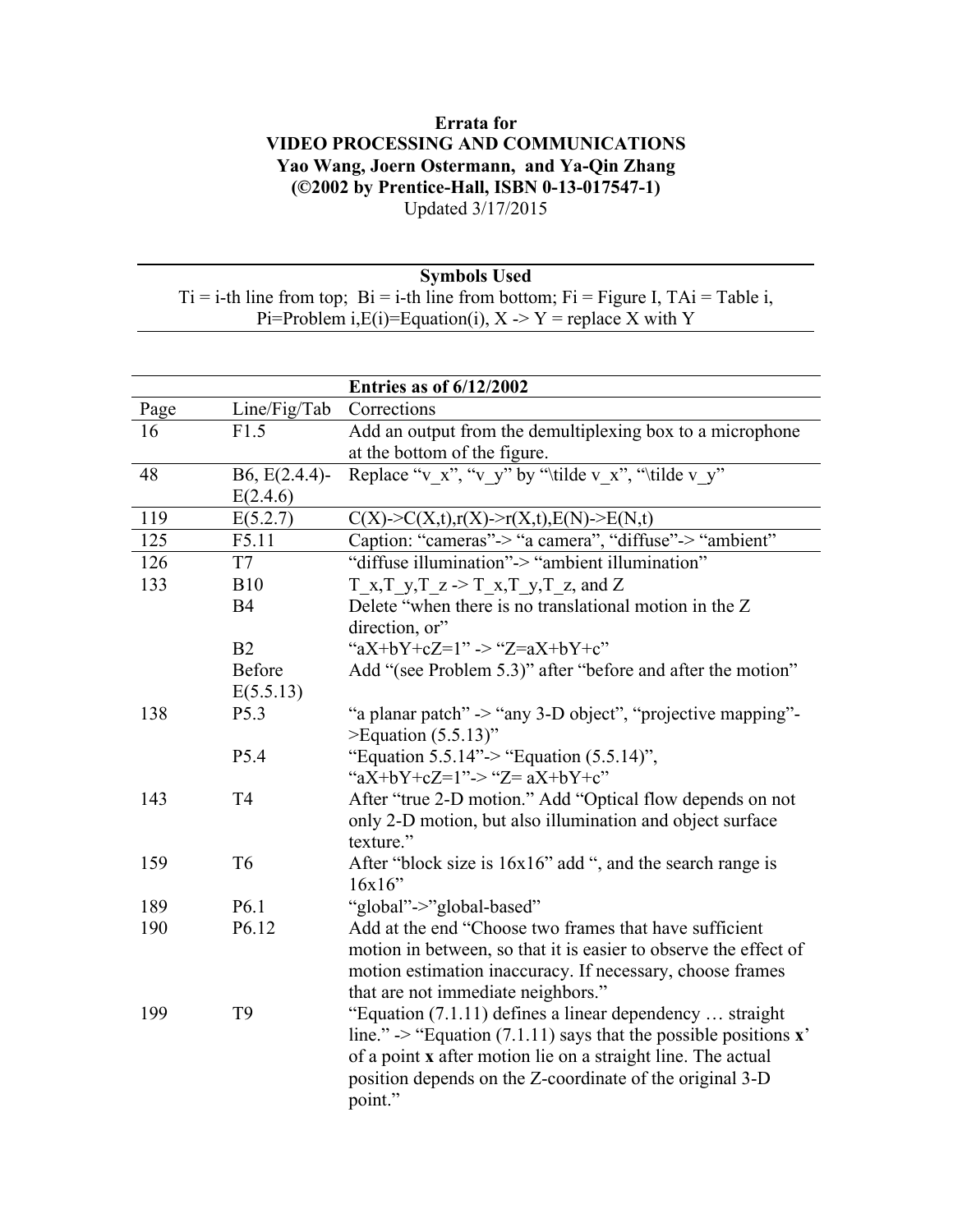| 200    | <b>B8</b>                | "[A]" -> "[A]^T [A]"                                                                                                     |
|--------|--------------------------|--------------------------------------------------------------------------------------------------------------------------|
| 214    | P7.5                     | "Derive" $\rightarrow$ "Equation (7.1.5) describes"                                                                      |
|        |                          | Add at the end "(assuming $F=1$ )"                                                                                       |
|        | P7.6                     | Replace "\delta" with "\bf \delta"                                                                                       |
| 218    | F8.1                     | "Parameter statistics" -> "Model parameter statistics"                                                                   |
| 247    | F8.9                     | Add a box with words "Update previous distortion \\                                                                      |
|        |                          | D $0=$ D 1" in the line with the word "No".                                                                              |
| 255    | F8.14                    | Same as for F8.9                                                                                                         |
| 261    | P8.13(a)                 | "B_l={f_k, k=1,2,,K_l}" -> "B_l, which consists of K_l<br>vectors in $\cal$ al F $\$                                     |
| 416    | TA13.2                   | Item "4CIF/H.263" should be "Opt."                                                                                       |
| 421    | TA13.3                   | Item "Video/Non-QoS LAN" should be "H.261/3"                                                                             |
| 436    | T <sub>13</sub>          | "MPEG-2, defined" -> "MPEG-2 defined"                                                                                    |
| 443    | T <sub>10</sub>          | "I-VOP"->"I-VOPs", "B-VOP"-> "B-VOPs"                                                                                    |
| 575    | P1.3                     | "red+green=blue"-> "red+green=black"                                                                                     |
|        | P1.4                     | " $(1.4.4)$ " -> " $(1.4.3)$ ", " $(1.4.2)$ " -> " $(1.4.1)$ "                                                           |
|        |                          | <b>Entries added 11/15/2002</b>                                                                                          |
| 268    | E(9.1.14)                | Change to "\sum {n \in {\cal N}} E\{ s n^2 \} = \sum { k<br>$\in \{\cal N\} \ E\{\ t_k^2 \}$                             |
|        | <b>Below</b>             | Remove the sentence "where  are the variances of \${\cal                                                                 |
|        | E(9.1.14)                | $S\_{n\$ and $\{\cal T\}_{k\$ , respectively." Remove parenthesis<br>enclosing the following sentence.                   |
|        | E(9.1.16)                | Change to "E\{ \  {\cal E} _K \ ^2 \} = \sum_{ n \in {\cal N}}<br>$E\{\ e_n^2 \} = \sum_{k=K+1}^N E\{ t_k^2 \}''$        |
|        | B <sub>2</sub>           | "variances" -> "energy"                                                                                                  |
| 502    | B1 in<br>Sec.14.5.3      | "mission data" -> "missing data"                                                                                         |
|        |                          |                                                                                                                          |
|        |                          | Entries added 10/06/2004                                                                                                 |
| $\tau$ | Footnote 1               | Delete the footnote about HSI and HSV. (they are actually<br>different)                                                  |
| 31     | P1.7                     | Add "with equally spaced harmonic lobes" after "nearly<br>periodic"                                                      |
| 41     | Line 4 after<br>E(2.3.5) | Delete the last sentence "If the spatial signal  therefore,<br>$(3,4)$ .                                                 |
| 42     | <b>B4</b>                | Any video system is ultimately --> Video systems are mostly                                                              |
| 51     | P <sub>2.2</sub>         | Add "horizontally with speed $v \times v$ " after "moving", in line 2;                                                   |
|        |                          | Add "and its spectrum" after "by the camera" in the last line.                                                           |
| 52     | P <sub>2.6</sub>         | Maximum spatial frequency of $f(x, f_y) = (3, 4)$ -> spatial<br>frequency components at $$(f_x,f_y)\$ =(3,4) and (-3,-4) |
| 59     | T <sub>10</sub>          | when we discussion $\rightarrow$ when we discuss                                                                         |
| 61     | E(3.2.6)                 | n and m should be in bold face,                                                                                          |
|        |                          | " $\mathbf{x}_m \in \Lambda$ " under the second sum sign $-\Sigma$ " m $\in \mathbb{Z}^K$ "                              |
| 93     | T <sub>18</sub>          | Netravali [13] -> Netravali [5]                                                                                          |
| 100    | F4.9                     | Change 60 fps to 30 fps for the output of the last step                                                                  |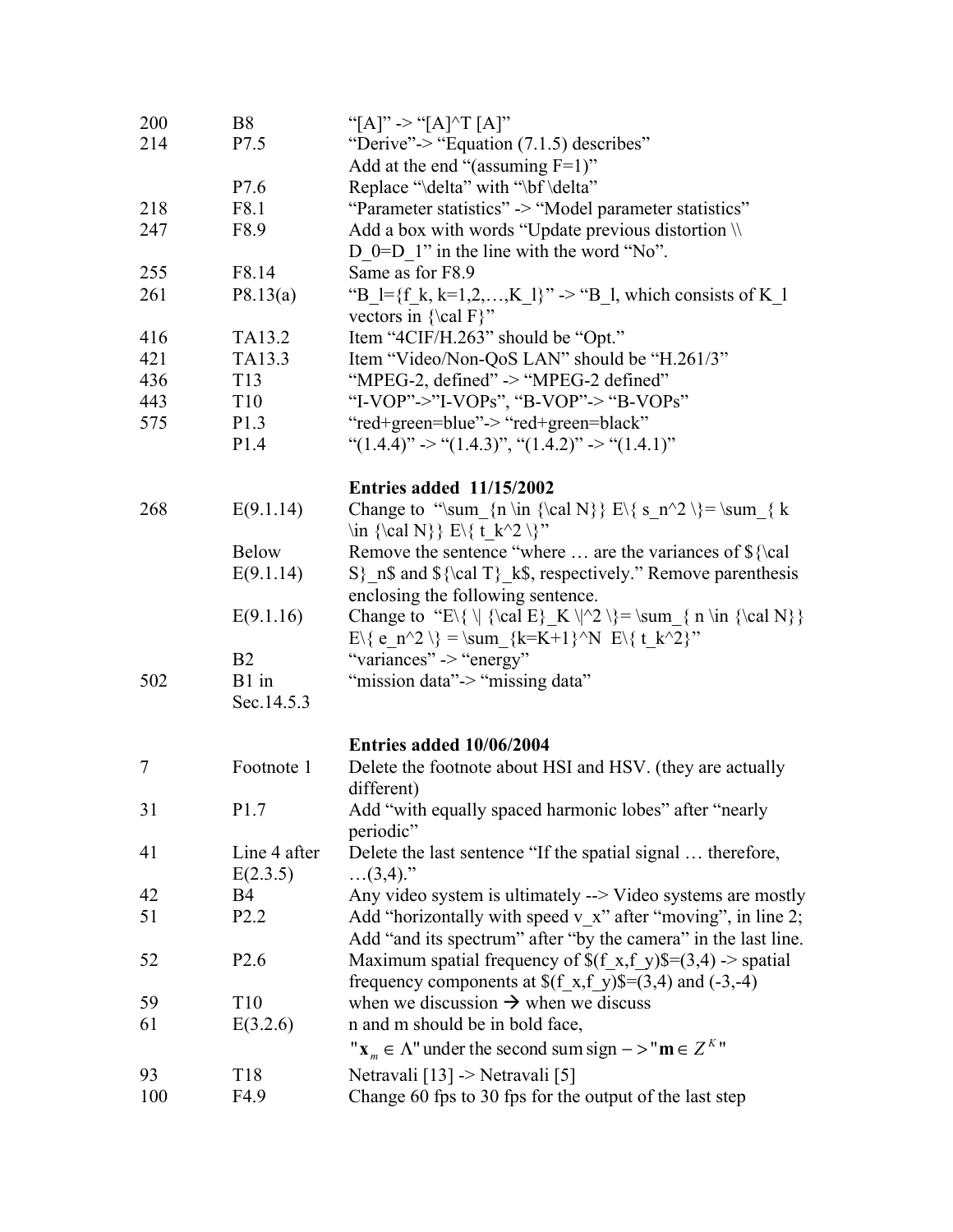| 102 | F4.10(d)                  | Arrow for H $3=0$ should be pointing to the non-shaded                               |
|-----|---------------------------|--------------------------------------------------------------------------------------|
|     |                           | region                                                                               |
| 104 | F4.13                     | In the caption, reference $[13]$ -> $[5]$                                            |
| 114 | B <sub>2</sub>            | "[ $16$ ]" -> "[ $16$ ], named after the four vectors defining the                   |
|     |                           | camera orientation, "                                                                |
| 123 | E(5.3.8)                  | " $\pm$ 1"->"1"                                                                      |
| 123 | 1 line below<br>E(5.3.10) | "on the object surface"->"on the object"                                             |
| 123 | 4 lines above             | "representation. This"->"representation. This large                                  |
|     | E(5.3.11)                 | translation vector may cause problems when estimating<br>motion parameters. This"    |
| 124 | T1                        | "rigid if" ->"rigid if the distance between any two points of                        |
|     |                           | the object remains constant under motion. Then                                       |
| 199 | <b>Below</b>              | "T $\neq$ 0"-> "T $\neq$ 0"                                                          |
|     | E(7.1.14)                 |                                                                                      |
| 200 | Line 4                    | "T $\neq$ 0"-> "T $\neq$ 0"                                                          |
| 204 | 2Lines                    | " $\Delta x$ "> " $\Delta x$ "                                                       |
|     | above                     |                                                                                      |
|     | E(7.2.3)                  |                                                                                      |
| 206 | E(7.2.9)                  | "g bar sub 1" -> "g bar sub x"                                                       |
| 231 | T <sub>6</sub>            | "rate Required" $\rightarrow$ add a space after "R"                                  |
| 239 | 5 lines above             |                                                                                      |
|     | E8.4.3                    | $q_l = \sum_{k=1}^{l} p_l \rightarrow q_l = \sum_{k=1}^{l} p_k$                      |
| 240 | F8.6                      | In the u <sub>n</sub> of the first column: $1=(1000000)$ --> $\frac{1}{2}=(1000000)$ |
| 245 | 2 lines above             | "rather"->"other"                                                                    |
|     | E(8.5.15)                 |                                                                                      |
| 271 | T <sub>5</sub>            | $log N \rightarrow log_2 N$                                                          |
| 281 | E(9.1.71)                 | $\lambda \rightarrow \lambda_{\iota}$                                                |
| 289 | T <sub>9</sub>            | power spectrum density --> power spectral density                                    |
| 290 | T <sub>2</sub>            | Let $\psi(m,n) \rightarrow$ Let $\psi(\cdot,\cdot)$                                  |
| 295 | <b>T20</b>                | In all the video --> In all of the video                                             |
| 299 | F9.16                     | remove "(a)" in the beginning of the caption                                         |
| 434 | F13.23                    | Caption: layers to do $\rightarrow$ layers do                                        |
| 436 | Table 13.5                | The correct table is                                                                 |